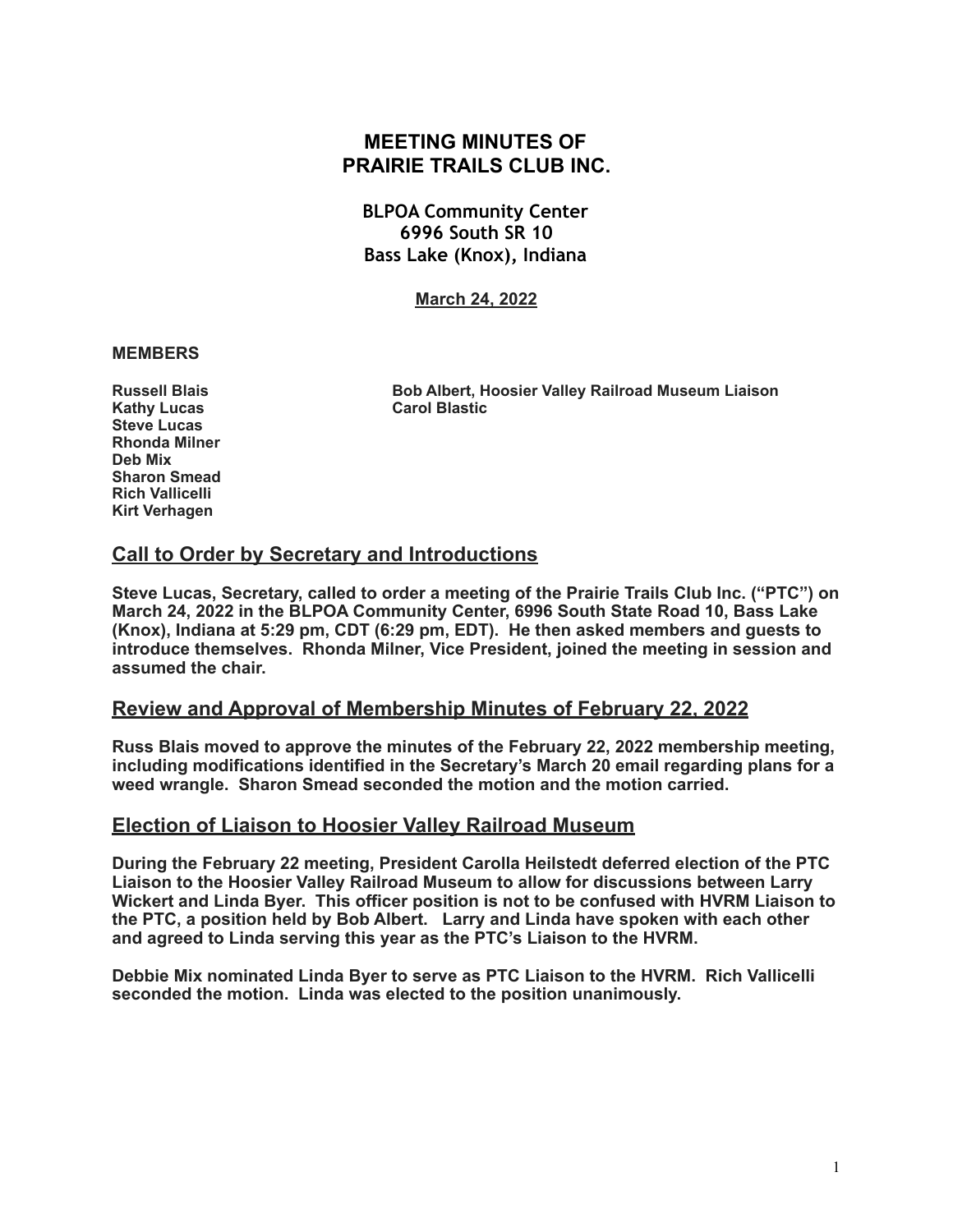# **Consideration of Fiscal Reconciliation of NLT-01-07**

**Kathy Lucas, as PTC Treasurer, underlined the importance of bringing to completion promptly, including documentation, outstanding items pertaining to the PTC's financial obligations to the State of Indiana for NextLevel Trails Grant 01-07 for the extension of the Erie Trail at and southeast of US Highway 35. She provided for discussion an outline of these items and sought comments from the members present.** 

**Items requiring membership action are summarized in Part A through Part E as set forth below:** 

#### **A. Completion of Bike Rack Acquisition and Placement**

**Four bike racks were built by students in the SCILL program using a funding grant through the KVREMC RoundUp program. Three of the four were slated for the two-mile extension as part of our grant application. The fourth was placed at Norwayne Field in North Judson. The funding grant did not include delivery, powder coating, and site placement on an ADA compliant concrete pad. Prior to the DNR's October 22 inspection, two of the pads were placed as anticipated in construction plans near County Road 700E and 600E.** 

**The final bike rack was recently powder coated. Kathy reported that "earlier today, I was informed by Carolla that she now has the bike rack and that Carolla is working to get an invoice from Technicoat." Unlike the two bike racks that were already placed on the trail extension, there is no specific reference in the plans to where the third should be placed. Kathy said that she has written to the DNR Grant coordinator for the extension to ask consideration for placement at the new trailhead being developed by Starke County, with support from Indiana OCRA funding, at the intersection of County Road 450 East and County Road 210 South. If the request is denied by DNR, the bike rack would be placed along the extension. In either event, the PTC will need to provide materials and labor for site placement.** 

#### **B. Acquisition of Final Invoices from Starke County**

**Larry Wickert completed with the Starke County Highway Department projects for brush removal mostly west of County Road 600 East and for the placement of signage required by DNR approaching the trail from along 600 East and 700 East. He has requested but not yet received an invoice for these projects. Kathy needs a copy of the invoice so she can make payment.** 

#### **C. Completion of Signage Placement Along the Erie Trail Extension**

**Payment has been made for all signs. PTC volunteers Russ, Larry, Steve, Rich Vlaming and Paul Byer have placed signs along the Erie Trail over the past ten days. These were five black-and-gold Erie Trail signs, one NLT-01-07 funding acknowledgement sign, and two transAmerican signs.** 

**Still to be placed near US Highway 35 are one black-and-gold Erie Trail sign, one NLT-01- 07 funding acknowledgement sign, and two transAmerica signs. The latter two require digging for which an Indiana811 ticket was submitted to gain utility clearance and for**  which digging must be completed by April 10 when the clearance expires. A third trans-**America sign needs to be placed near County Road 600 East.**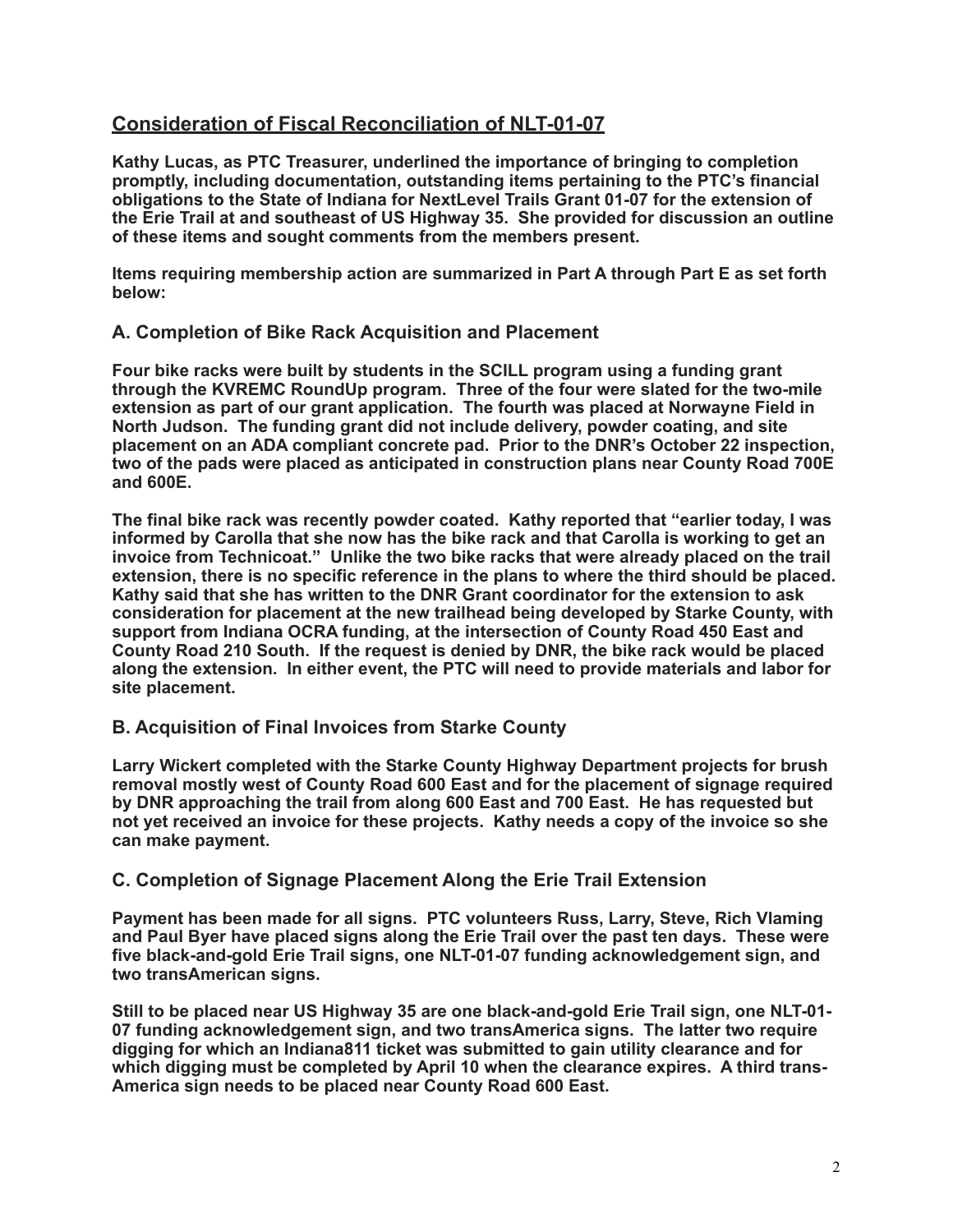

**St. Patrick's Day, 2022: Left Paul Byer, Rich Vlaming and Larry Wickert place first directional transAmerican sign with logos for the Great American Rail-Trail, American Discovery Trail, and USBR 35. Center, beneath prior existing HVRM rail bank sign, is the first Next-Level Trails funding acknowledgement sign. Right is one of four signs to delineate trail section from west of Starke County Road 600 East to east of the Bartee Ditch Bridge where equestrian and bicycle/pedestrian travelers share the asphalt trail.** Images by Kathleen Lucas

# **D. Augmentation of Barriers at Bartee Ditch Bridge**

**At DNR direction, PTC volunteers performed several tasks to enhance user safety at or near Bartee Ditch Bridge. Illustrative are an angled safety wing and strategic placement of signage on and near the bridge to form a visual barrier and help warn bicyclists of a surface change.** See, *e.g.*, Prairie Trails Club Inc. Meeting Minutes., Nov. 16, 2021, p. 12. **[www.prairietrailsclub.org/\\_files/ugd/953cf9\\_bfcd52b81a8a4586b978a8efd0fe140b.pdf](http://www.prairietrailsclub.org/_files/ugd/953cf9_bfcd52b81a8a4586b978a8efd0fe140b.pdf) An additional augmentation sought by the DNR is the planting of native dogwoods or viburnum whips to develop as a hedge-type barrier to augment bridge fencing. Russell reported Diane Blais and Linda Byer are actively seeking a source for these plantings.** 

# **E. Completion and Compilation of Hourly Volunteer Labor Statements**

**A major element of the soft match which the PTC committed as soft match was in the form of labor by membership. Reasonably detailed records of the match have been maintained for work performed through early March. These records need to include the work yet to be performed and then compiled for submission to the DNR consistent with agency guidelines.** 

# **Relocation of US Bike Route 35 Following Two-Mile Trail Extension**

**Although the DNR is the State agency most vitally concerned with NLT-01-07, INDOT is also significant to the process. INDOT issued a written permit to authorize the crossing over US Highway 35. This major advancement to the Erie Trail and to the trail system was not an element of the PTC's grant application to the DNR.** 

**Also, INDOT is the State agency that is most concerned with US Bike Route 35. Brandon Burgoa is the Statewide Bicycle Pedestrian Coordinator of INDOT's Technical Planning & Programming Branch. He attended the October 22, 2021 Grand Opening ceremonies on behalf of INDOT. Since the PTC received the NLT-01-07 grant, he has worked with us to formulate a possible relocation of USBR 35 to capitalize on the more direct and motorvehicle free route that the two-mile extension affords compared to its current share-theroad use of County Road 800 South and County Road 700 East.**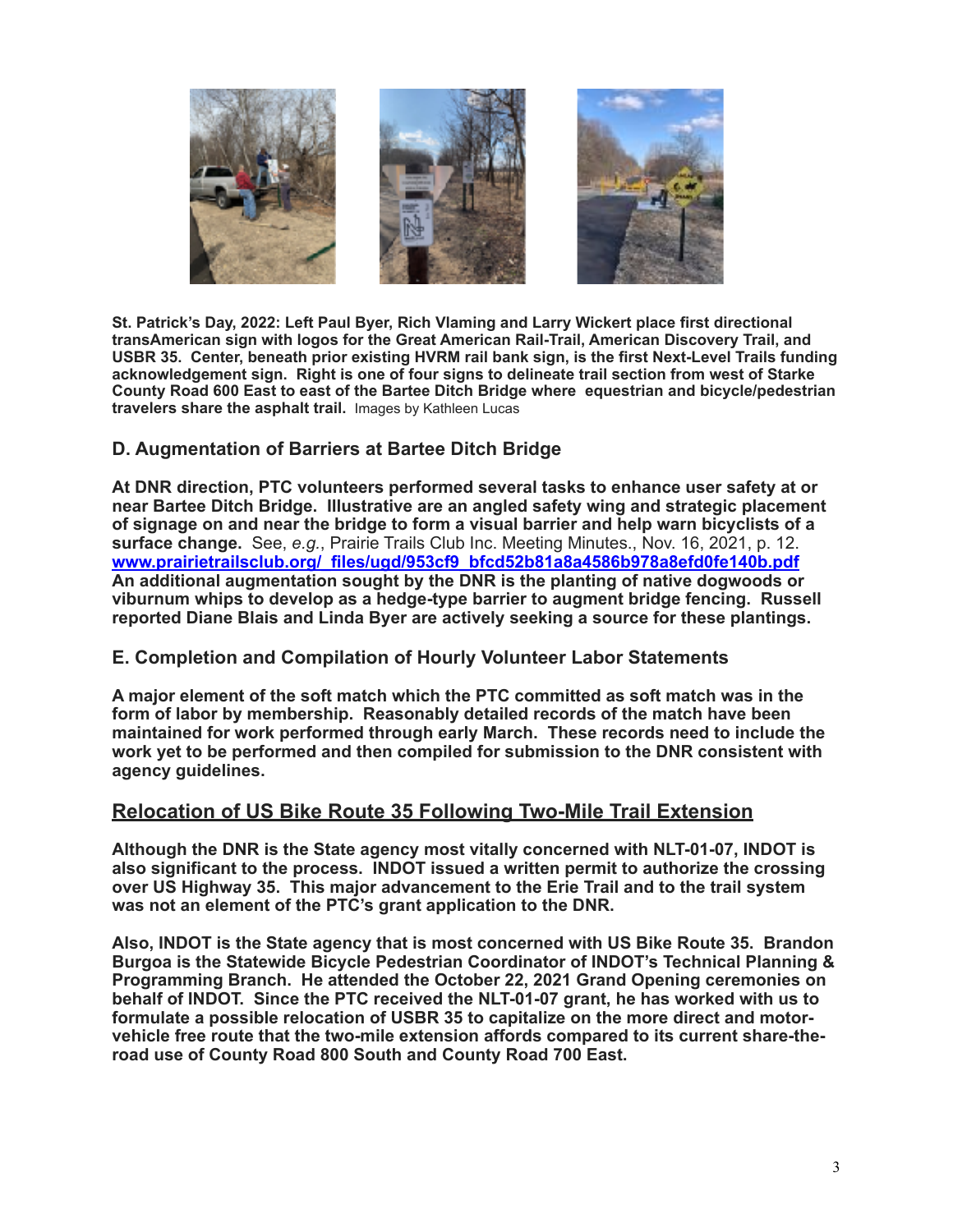**Kathy has scheduled a Zoom conference with Brandon, and potentially, a representative of Adventure Cycling Association, for March 29 to consider the relocation, as well as some technical corrections to the published route between North Judson and County Road 450 East. Since 2005, Adventure Cycling has shepherded the growth of US Bicycle Routes nationally.** 

# **Review and Approval of Treasurer's Report**

**Kathy Lucas provided written copies of the Treasurer's Report as follows:** 



#### **Treasurer's Report March 24, 2022**  *Bass Lake Property Owners Community Center Knox, Indiana*

### **FIRST FARMERS BANK & TRUST (FFBT)**

| <b>Balance forward from 2/22/22</b>         |                                                                                            | \$58,808.91 |  |
|---------------------------------------------|--------------------------------------------------------------------------------------------|-------------|--|
| <b>INCOME</b>                               |                                                                                            |             |  |
| 03/03/22                                    | Amazon Smile Donation                                                                      | \$8.55      |  |
|                                             | <b>Total Income</b>                                                                        | 8.55        |  |
| <b>EXPENSES</b>                             |                                                                                            |             |  |
| 03/20/22                                    | Check #1106 to OTES<br>(Signs identifying equestrian & bicyclist shared use area)          | \$430.00    |  |
| 03/19/22                                    | Check #1107 to K. Lucas Treasurer<br>(Reimbursement for 990N Filing for PTC 501(c) status) | 40.00       |  |
|                                             | <b>Total Expenses</b>                                                                      | \$470.00    |  |
| <b>ENDING FFBT BALANCE AS OF 03/24/2022</b> |                                                                                            | \$58,347.46 |  |

**Deb and Rich both said they recently switched their personal accounts to contribute through Amazon Smile in favor of the PTC. Kathy thanked them and reflected that amounts received through Amazon Smile are modest but with time add up nicely.**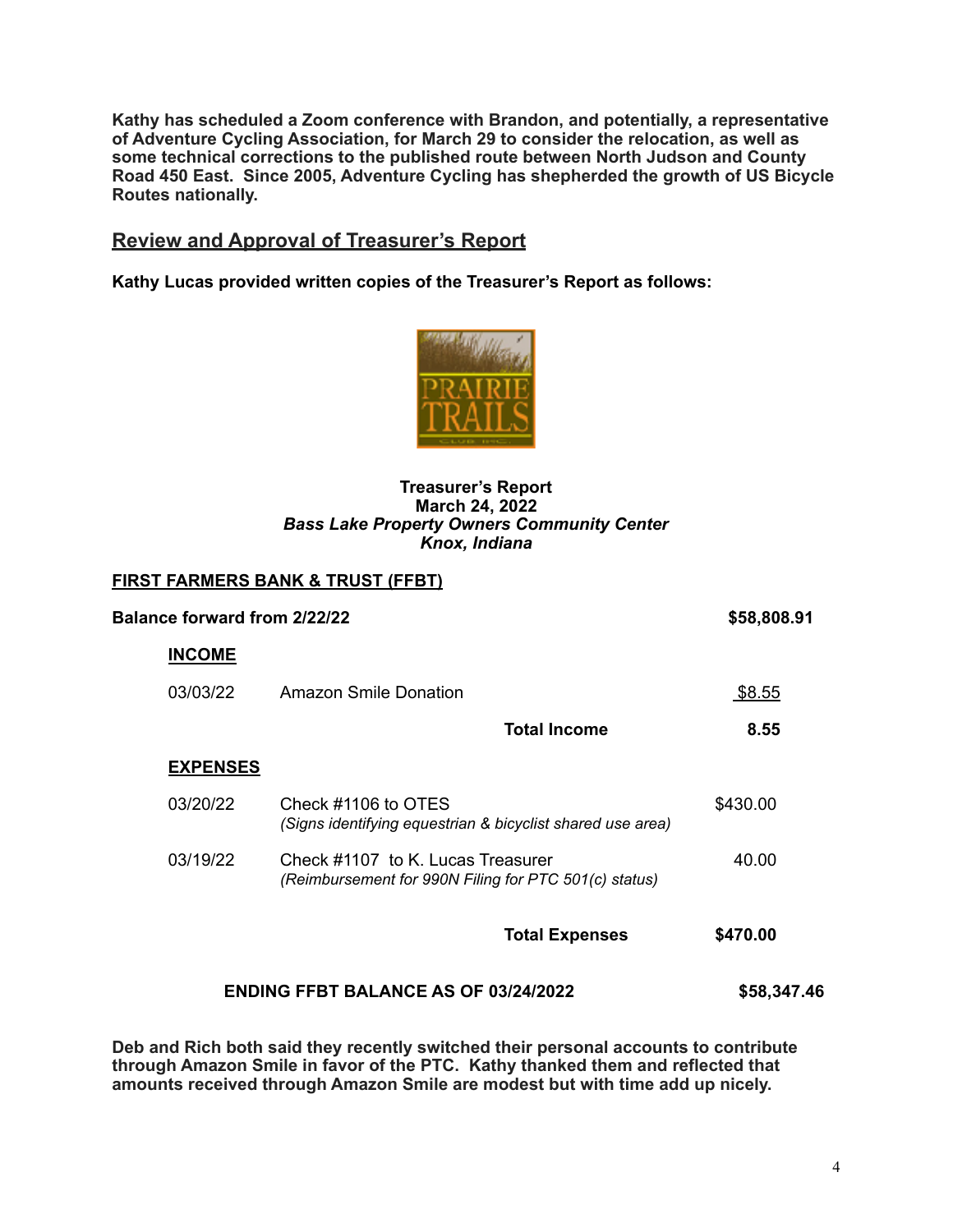**Deb asked why the Treasurer's Report did not identify Restricted and Unrestricted funds. Kathy responded that Fiscal Reconciliation of NLT-01-07 will be challenging. There is a great deal of subjectivity, particularly in the calculation of soft match, for what will or will not qualify. Designations of "Restricted" or "Unrestricted" have always been guidance and not an accounting concept. Kathy said when Reconciliation is completed she plans to resume submission of a table for Restricted and Unrestricted funds.** 

**Sharon then moved to approve the Treasurer's Report as presented. Deb seconded the motion, and the motion carried.** 

### **Announcement Purdue University Extension has Nominated the PTC for Designation by the Greenways Foundation as 2022 Outstanding Trail Group**

**Deb reported on behalf of, and with the imprimatur of the Purdue University Extension, she filed with the Greenways Foundation of Indiana documentation to nominate the Prairie Trails Club Inc. as its 2022 "Outstanding Trail Group". Award winners would be announced at the Greenways Foundation's 14th Annual Luncheon & Awards Event set for Tuesday, April 26 at the Ritz Charles Conference Center in Carmel. The event is set to begin at 10:30 am, CDT (11:30 am, EDT).** 

**Kathy reflected that the event is a nice opportunity to observe trail development projects in Indiana. Keynote speakers are Indiana State Representative Carey Hamilton, Co-Chair of the Indiana Legislative Trails Caucus, and Thomas McDermott, Jr., Mayor of the City of Hammond. Particularly in Indiana's Year of the Trails, designated by the Indiana General Assembly, the event should be well attended and interesting.** 

# **Report of Grant Applications**

**Kathy reported she filed timely on March 19 a Luminous Fund Grant Request for 2022. The Luminous Fund and benefactors Kathy and Dave Carrier have made wonderful contributions to the PTC and have been invaluable to advancement of the Erie Trail. The Community Foundation of Greater Fort Wayne Grants will contact us following review of the application.** 

**Kathy also reported our partners for trail advancement north of the Kankakee River on February 25 made a major grant application to Healthcare Foundation of La Porte for the "Grand Kankakee Marsh Trail". That grant would utilize part of the easement held by the PTC with the Northern Indiana Railroad for trail development. The effort between English Lake and LaCrosse is being coordinated by Justin Kiel, President of the LaCrosse Town Council. Kathy assisted Justin in developing the grant application.** 

# **Sponsorship Designations on the Erie Trail**

**Linda Byer was unable to attend the meeting but asked that notes from her participation in the March 12, 2022 HVRM Board of Directors Meeting be passed along. These notes were read into the record as follows:** 

**"The monthly treasurer's report [for the HVRM] included a balance of \$7,000+ from the trail. [Linda] spoke up to let them know that the funds being raised and deposited to HVRM were not related to the Prairie Trails Club at all and…questioned what arrangement HVRM had with Erie Trails Travelers. Many did not realize there were two different entities. President Todd Flanigan suggested that [the PTC] work it out with the [Erie Trail Travelers]. That is when [Linda] pointed out that the [Erie Trail Travelers] only existed by using HVRM 501(c)(3) status.**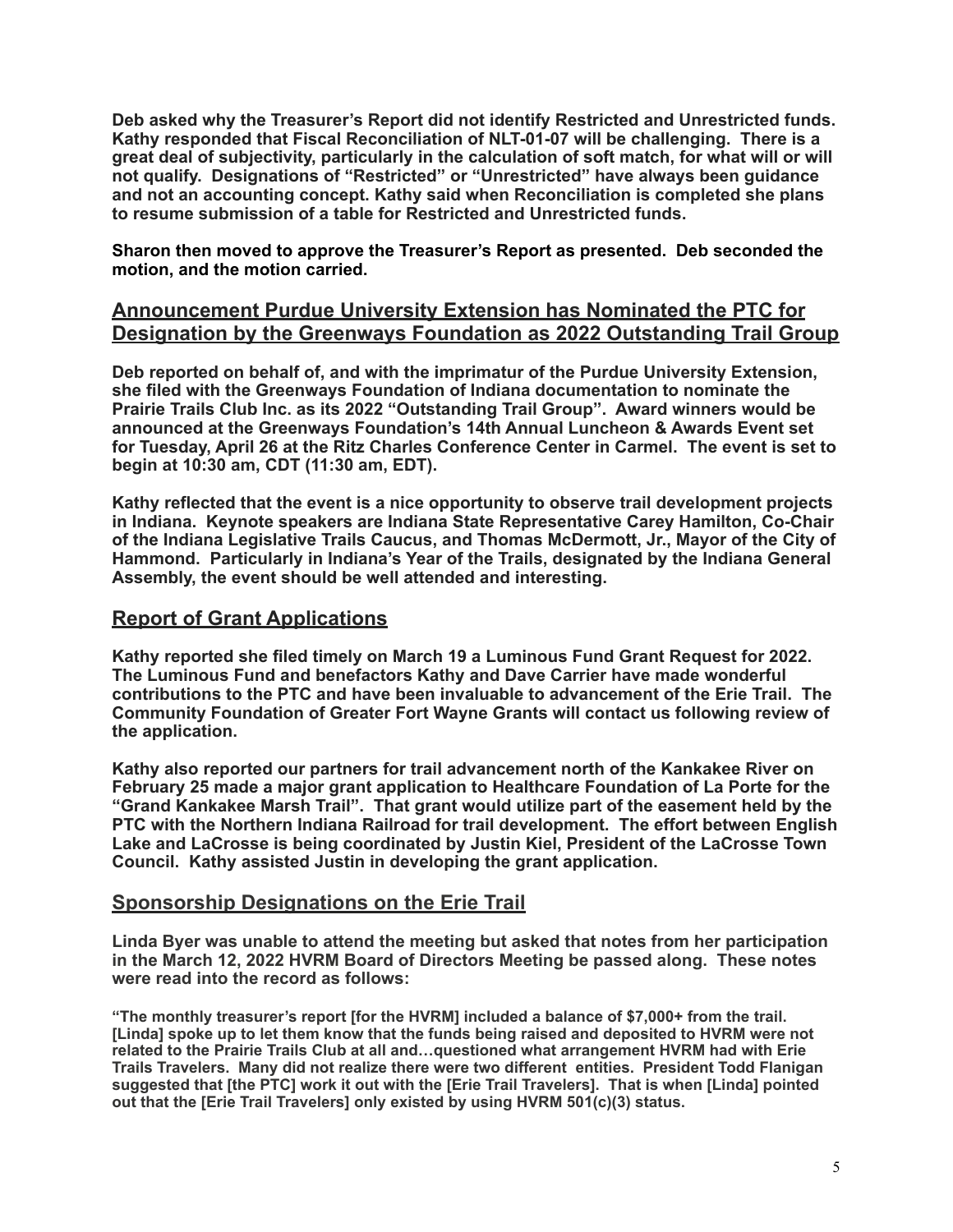**"Treasurer [of the HVRM], Bob Barcus, then explained that the previous Board had established the arrangement [with the Erie Trail Travelers] without any written agreement or oversight. He has tried several times to meet with them to no avail. [Linda] explained …concern on what trail sponsors were getting for their money….** 

**"Bob [Barcus] and [Linda] also brought up the fact that, at one time, the Starke County Parks Board had offered to take over the trail by leasing it and discussed the possibility of pursuing that again…. [Bob Barcus] is going to try and get answers to questions regarding the sponsorships. There will be more discussion of this at the [HVRM] April meeting."** 

**Bob Albert, HVRM Liaison to the PTC, said with regard to sponsorships, the HVRM Board has "no idea what's going on. It's between [the sponsors] and Donna Osborne."** 

**Kirt Verhagen said his family foundation contributed funding to the Erie Trail Travelers to support trail services. in particular for mowing from the North Judson trailhead to the former rest park at State Highway 10 and for trash pickup at the rest park. In addition, funding has supported a bicycle sculpture and the placement of a bicycle repair station at the rest park.** 

**Kathy asked Kirt if he believed a portion of the \$7,000 in the HVRM treasury could be used for asphalt repairs to the Erie Trail. Kirt responded, "I don't know why not."** 

**Sharon said she had hoped to develop an equestrian trail southeast of the rest park, but the bicycle sculpture makes it impractical to maneuver a horse trailer. She said there are eight miles of designated equestrian trail but nowhere to park horse trailers. Kirt asked about balancing the placement of the art of the bicycle sculpture with the aspirations of equestrians. Sharon said she agreed the sculpture was attractive and that "You can't please everybody." Other members echoed positive reactions to the aesthetics of the bicycle sculpture.** 

**Kathy said it was discouraging to trail volunteers to put in countless hours of labor in trying to control vegetation, repair asphalt, and replace bridge decks, and then to have sponsorship signs erected without regard for those efforts. For the two miles on the northwestern end of the trail, she agreed the Verhagen Family and the Fingerhut Family have contributed significantly. Mowing is an important regular component of those two miles. Presumably with placement farther southeast, there was another sponsorship sign being planned last year. An annual mowing is helpful in that mile, and it has been performed by Paul and Linda regularly. The entity considering the new sponsorship was invited to a PTC meeting to outline what activities it anticipated. But the entity neither responded nor appeared for the meeting.** 

**Kirt said the Erie Trail Travelers are a small and very informal group. He acknowledged the ETT is not a registered nonprofit organization. He added that if there are to be waste baskets at the former rest park, they need to be emptied regularly. Bob said the HVRM had managed trash at the rest park before the placement of waste baskets and that it had recently been called upon to empty trash from them.** 

**Rhonda said it was a "good discussion." Expectations pertaining to sponsorship need to be clarified.**